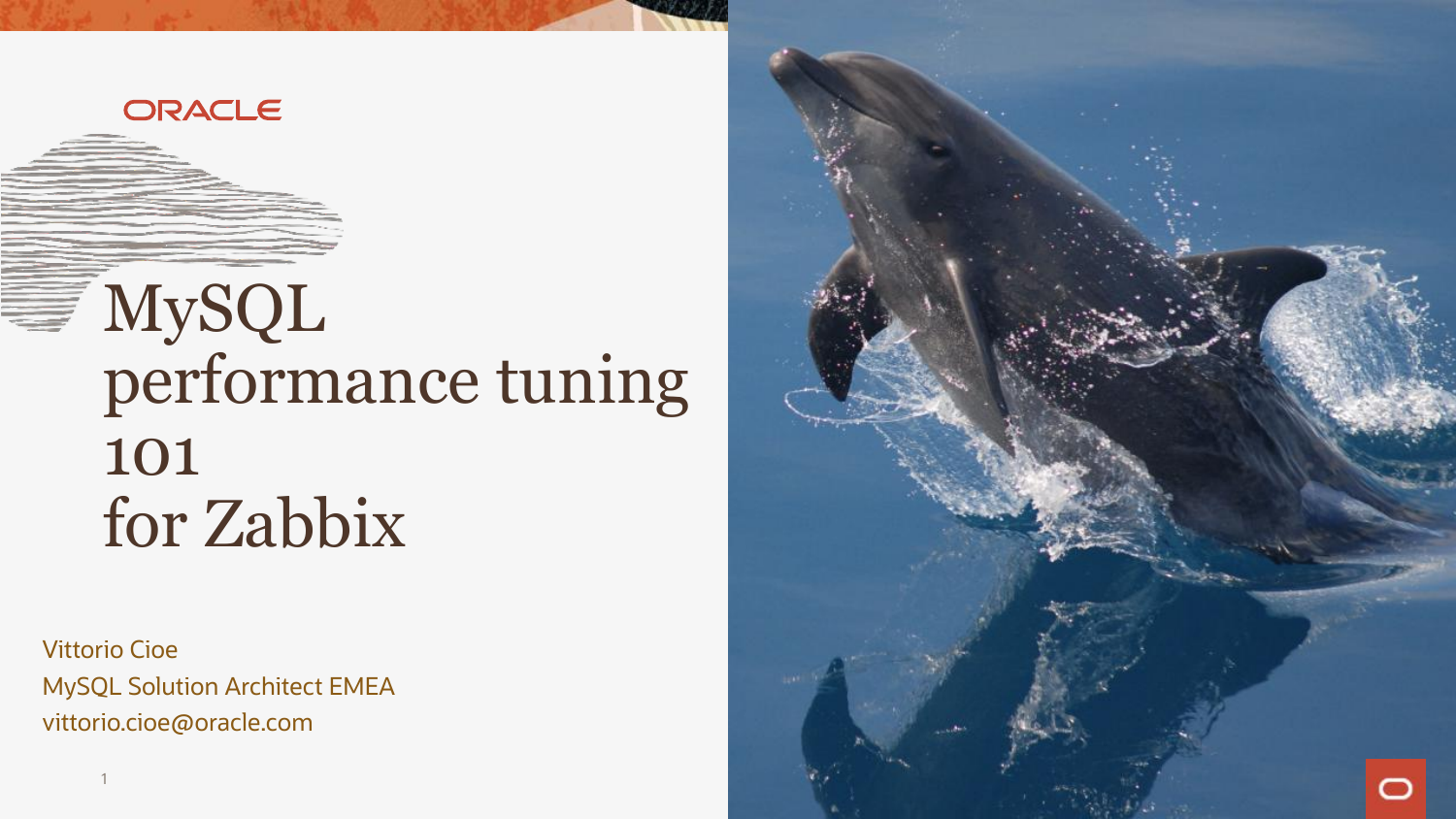#### **whoami**

- Linux and MySQL user since ≈ 2006
- Working at Oracle/MySQL since 2017 (lot of travel => lot of fun!)
- Regularly speaking at conferences
- Previously working in the Security and Digital Transformation (API) space
- From Italy but based in Warsaw
- Love movies, travelling, cooking...

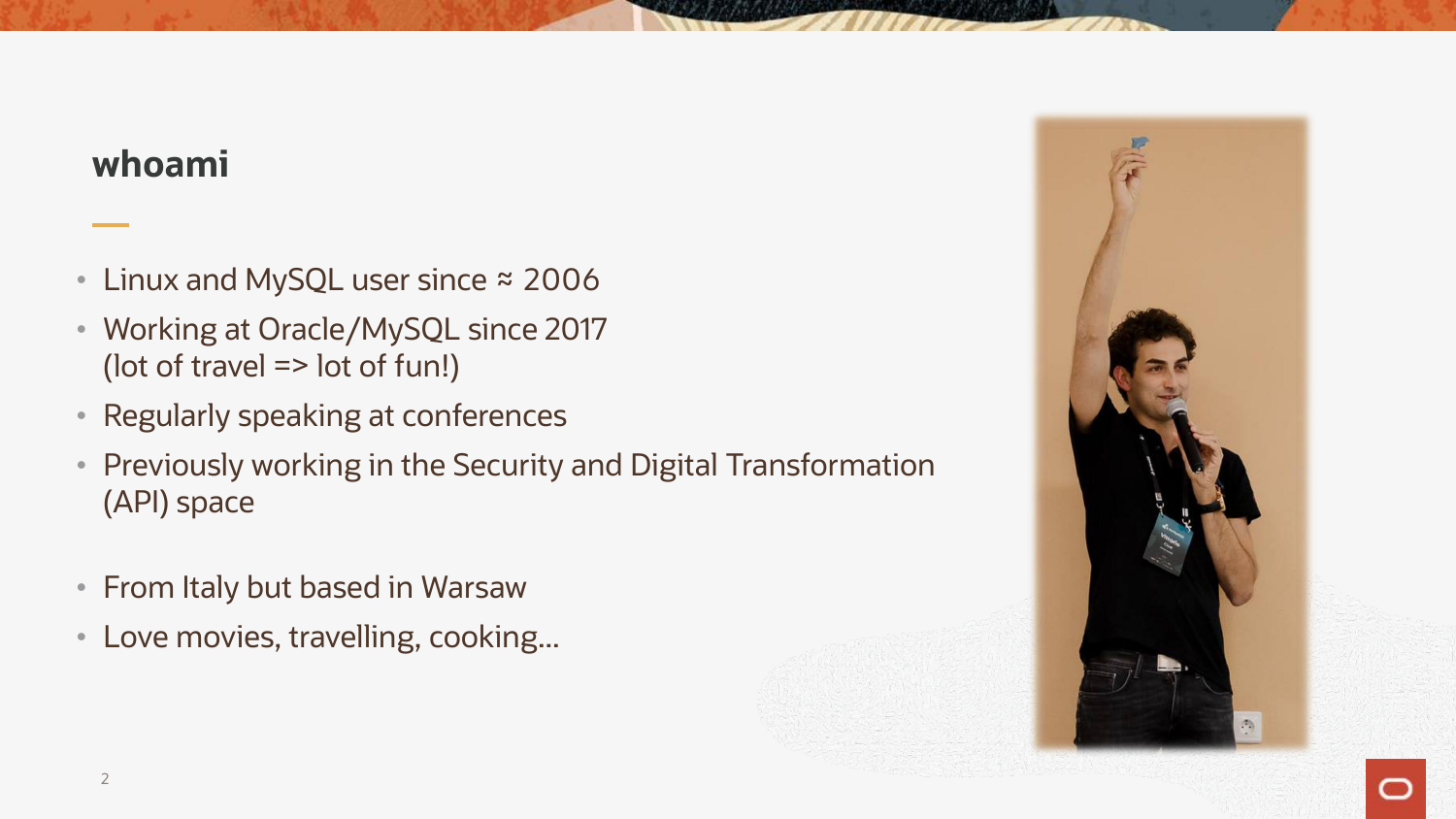### **Agenda**

- Zabbix and MySQL
- Optimizing MySQL for Zabbix
- What's next?



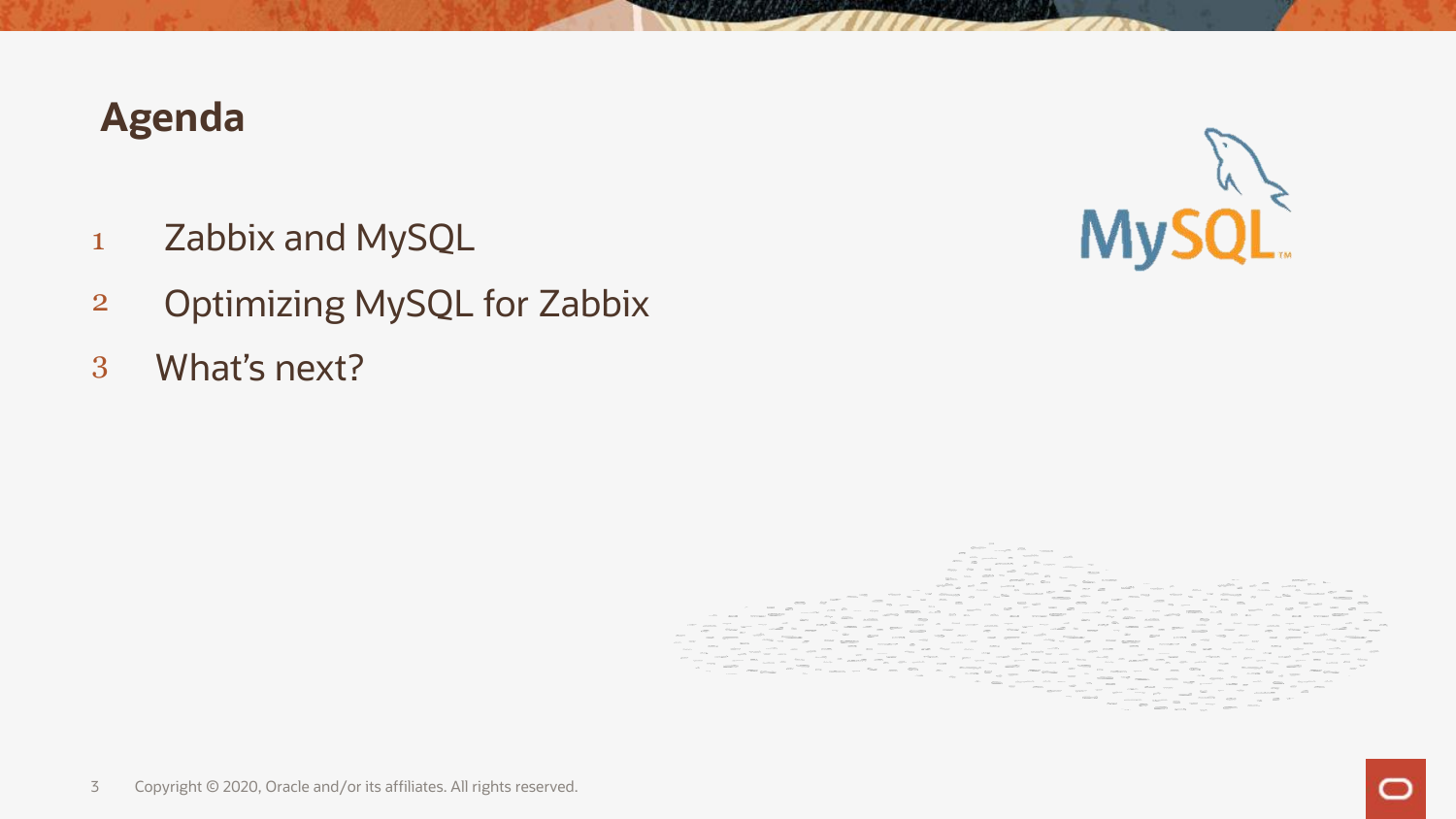## Zabbix and MySQL



4 Copyright © 2020, Oracle and/or its affiliates. All rights reserved.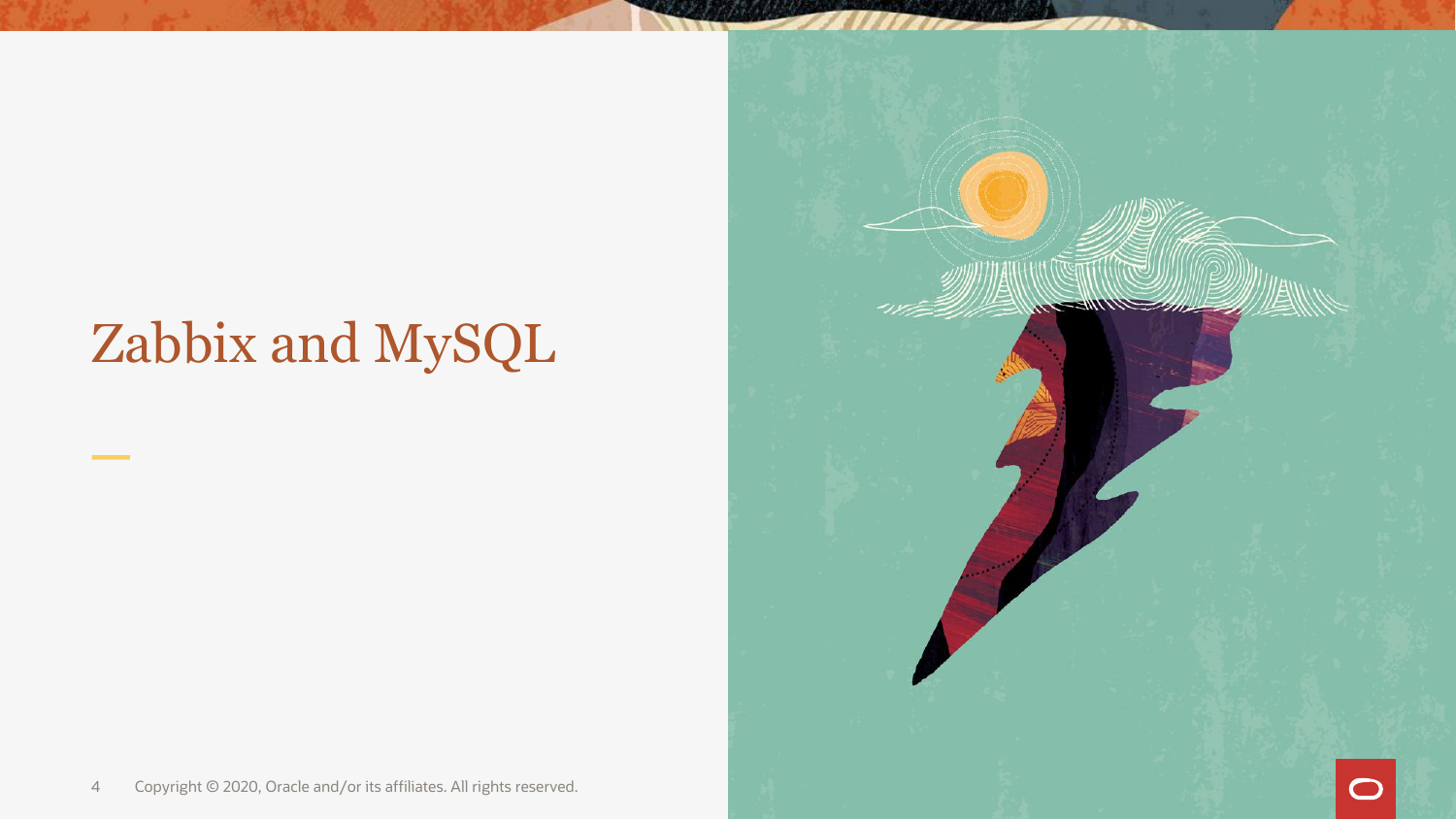#### **Zabbix and MySQL**



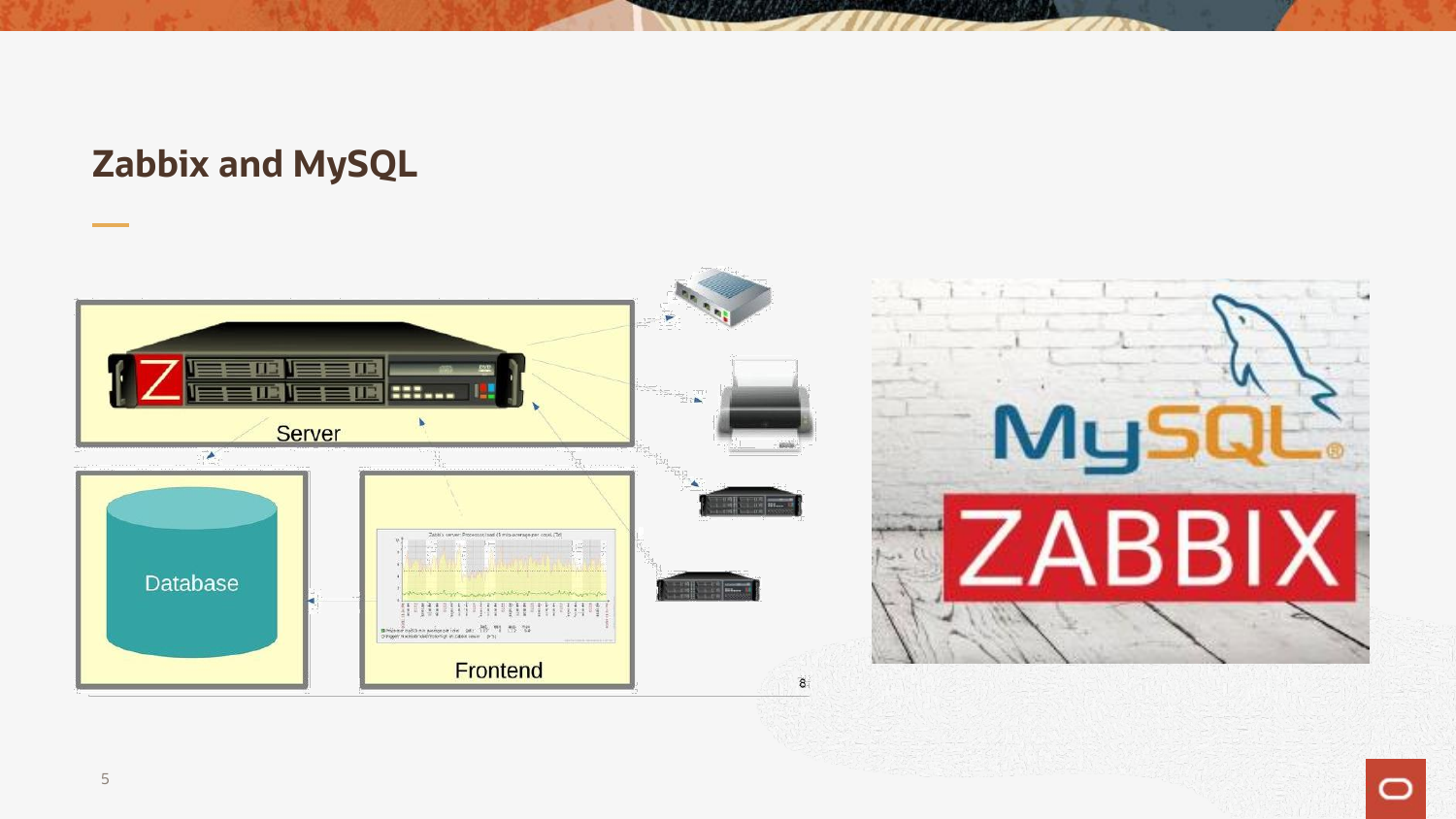# Zabbix

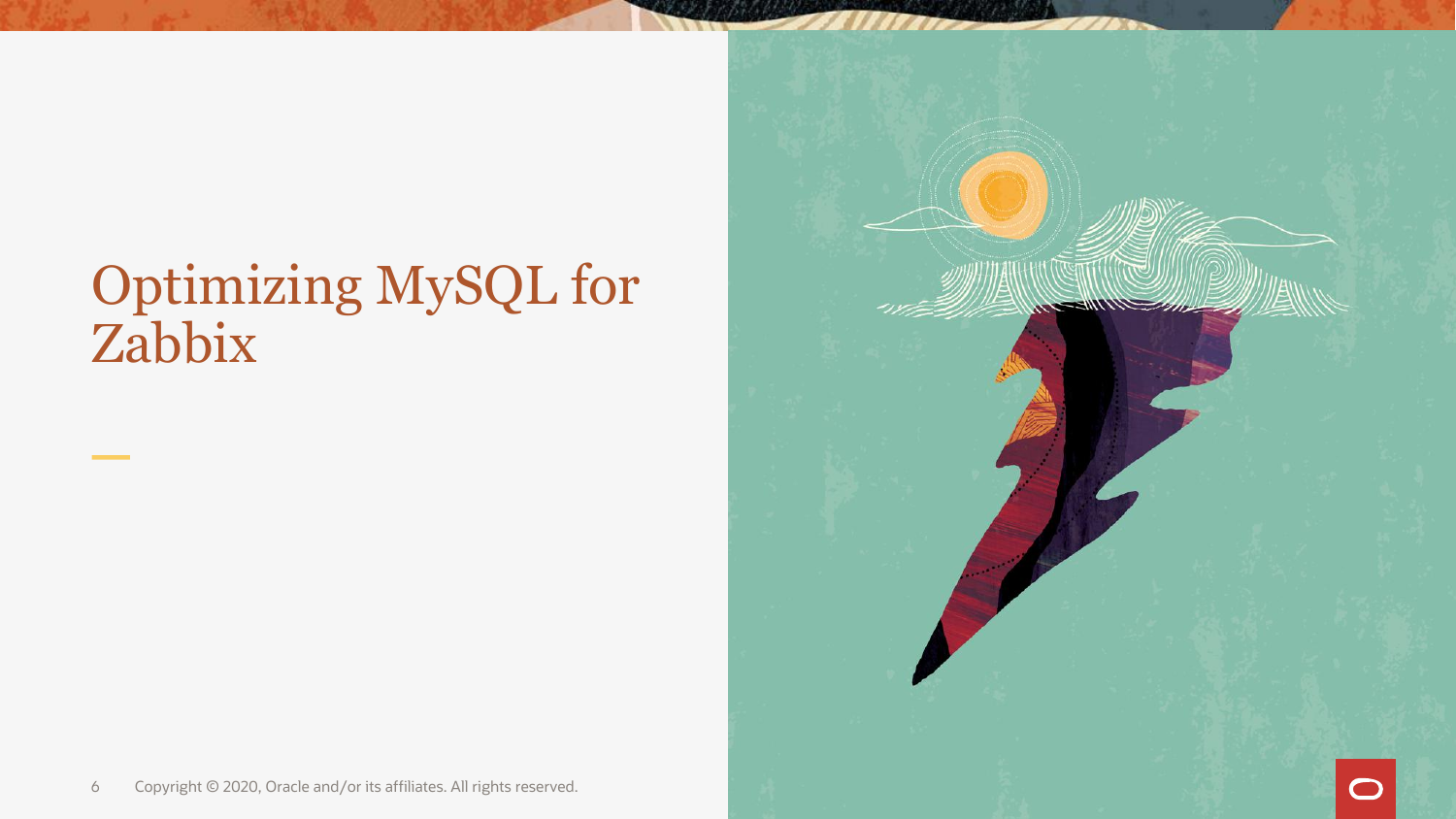#### **Balance the load on several disks**

- datadir
	- Default location
- datadir innodb\_data\_file\_path
	- size, and attributes of InnoDB system tablespace data files
- innodb\_undo\_directory
	- path to the InnoDB undo tablespaces
- innodb\_log\_group\_home\_dir
	- path to the InnoDB redo log files
- log-bin
	- dual functionality: enable binary logging and set path/file name prefix
- tmpdir (Random, SSD, tmpfs)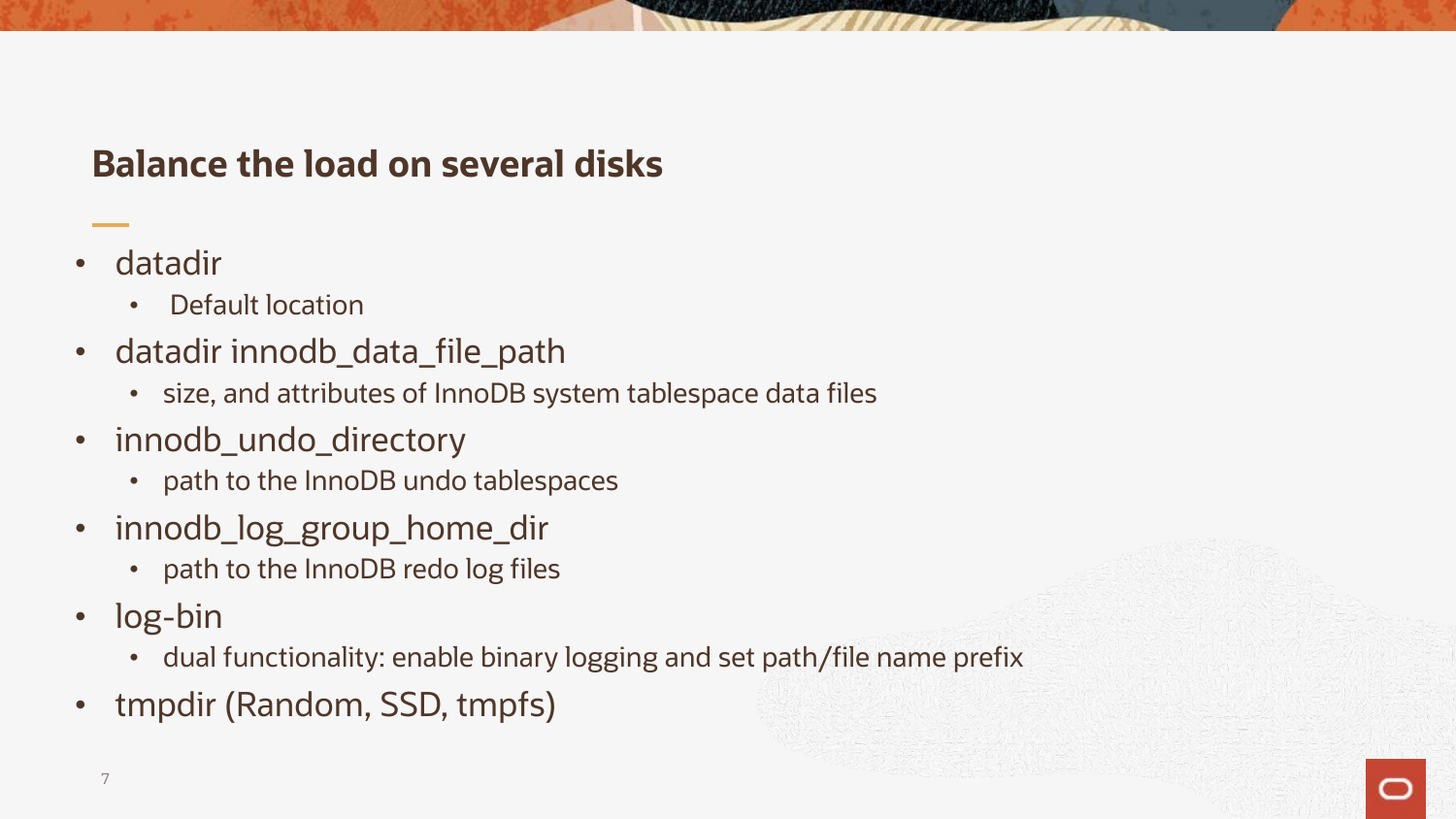#### **How to view your MySQL configuration**

- When was the configuration changed and by who?
	- SELECT t1.\*, VARIABLE\_VALUE FROM performance\_schema.variables\_info t1 JOIN performance\_schema.global\_variables t2 ON t2.VARIABLE\_NAME=t1.VARIABLE\_NAME WHERE t1.VARIABLE\_SOURCE not like "COMPILED";

| FROM performance schema.variables info t1<br>WHERE t1.VARIABLE SOURCE not like "COMPILED"; |                                 | mysql> SELECT t1.VARIABLE NAME, t1.VARIABLE SOURCE, t1.VARIABLE PATH, t1.SET TIME, t1.SET USER, t1.SET HOST, t2.VARIABLE VALUE<br>JOIN performance schema.global variables t2 ON t2.VARIABLE NAME=t1.VARIABLE NAME |                            |             |             |                                                       |
|--------------------------------------------------------------------------------------------|---------------------------------|--------------------------------------------------------------------------------------------------------------------------------------------------------------------------------------------------------------------|----------------------------|-------------|-------------|-------------------------------------------------------|
| VARIABLE NAME                                                                              | VARIABLE SOURCE   VARIABLE PATH |                                                                                                                                                                                                                    | SET TIME                   |             |             | SET USER   SET HOST   VARIABLE VALUE                  |
| basedir                                                                                    | COMMAND LINE                    |                                                                                                                                                                                                                    | NULL                       | <b>NULL</b> | <b>NULL</b> | /home/ted/src/mysql-8.0.21-linux-glibc2.12-x86 64/    |
| datadir                                                                                    | COMMAND LINE                    |                                                                                                                                                                                                                    | <b>NULL</b>                | <b>NULL</b> | <b>NULL</b> | /home/ted/sandboxes/MySQL-HOWTOs/mysqldata/           |
| default authentication plugin                                                              | EXPLICIT                        | /home/ted/sandboxes/MySQL-HOWTOs/my.cnf                                                                                                                                                                            | NULL                       | <b>NULL</b> | <b>NULL</b> | mysql_native_password                                 |
| foreign key checks                                                                         | DYNAMIC                         |                                                                                                                                                                                                                    | 2020-11-18 08:17:26.019090 | NULL        | <b>NULL</b> | <b>ON</b>                                             |
| innodb buffer pool size                                                                    | EXPLICIT                        | /home/ted/sandboxes/MySQL-HOWTOs/my.cnf   NULL                                                                                                                                                                     |                            | <b>NULL</b> | <b>NULL</b> | 2147483648                                            |
| innodb directories                                                                         | EXPLICIT                        | /home/ted/sandboxes/MySQL-HOWTOs/my.cnf   NULL                                                                                                                                                                     |                            | <b>NULL</b> | <b>NULL</b> | /home/ted/sandboxes/MySQL-HOWTOs/slabb2/              |
| innodb_flush_log_at_trx_commit                                                             | DYNAMIC                         |                                                                                                                                                                                                                    | 2020-11-18 08:57:12.479082 | ted         | localhost   |                                                       |
| log_error                                                                                  | COMMAND LINE                    |                                                                                                                                                                                                                    | <b>NULL</b>                | <b>NULL</b> | <b>NULL</b> | $./$ speedy.err                                       |
| pid file                                                                                   | COMMAND LINE                    |                                                                                                                                                                                                                    | NULL                       | <b>NULL</b> | NULL        | speedy.pid                                            |
| plugin_dir                                                                                 | COMMAND LINE                    |                                                                                                                                                                                                                    | <b>NULL</b>                | <b>NULL</b> | <b>NULL</b> | /home/ted/sandboxes/MySQL-HOWTOs/mysqlsrc/lib/plugin/ |
| port                                                                                       | COMMAND LINE                    |                                                                                                                                                                                                                    | <b>NULL</b>                | <b>NULL</b> | <b>NULL</b> | 3306                                                  |
| secure file priv                                                                           | EXPLICIT                        | /home/ted/sandboxes/MySQL-HOWTOs/my.cnf                                                                                                                                                                            | NULL                       | <b>NULL</b> | NULL        |                                                       |
| socket                                                                                     | COMMAND LINE                    |                                                                                                                                                                                                                    | <b>NULL</b>                | <b>NULL</b> | <b>NULL</b> | /tmp/mysql.sock                                       |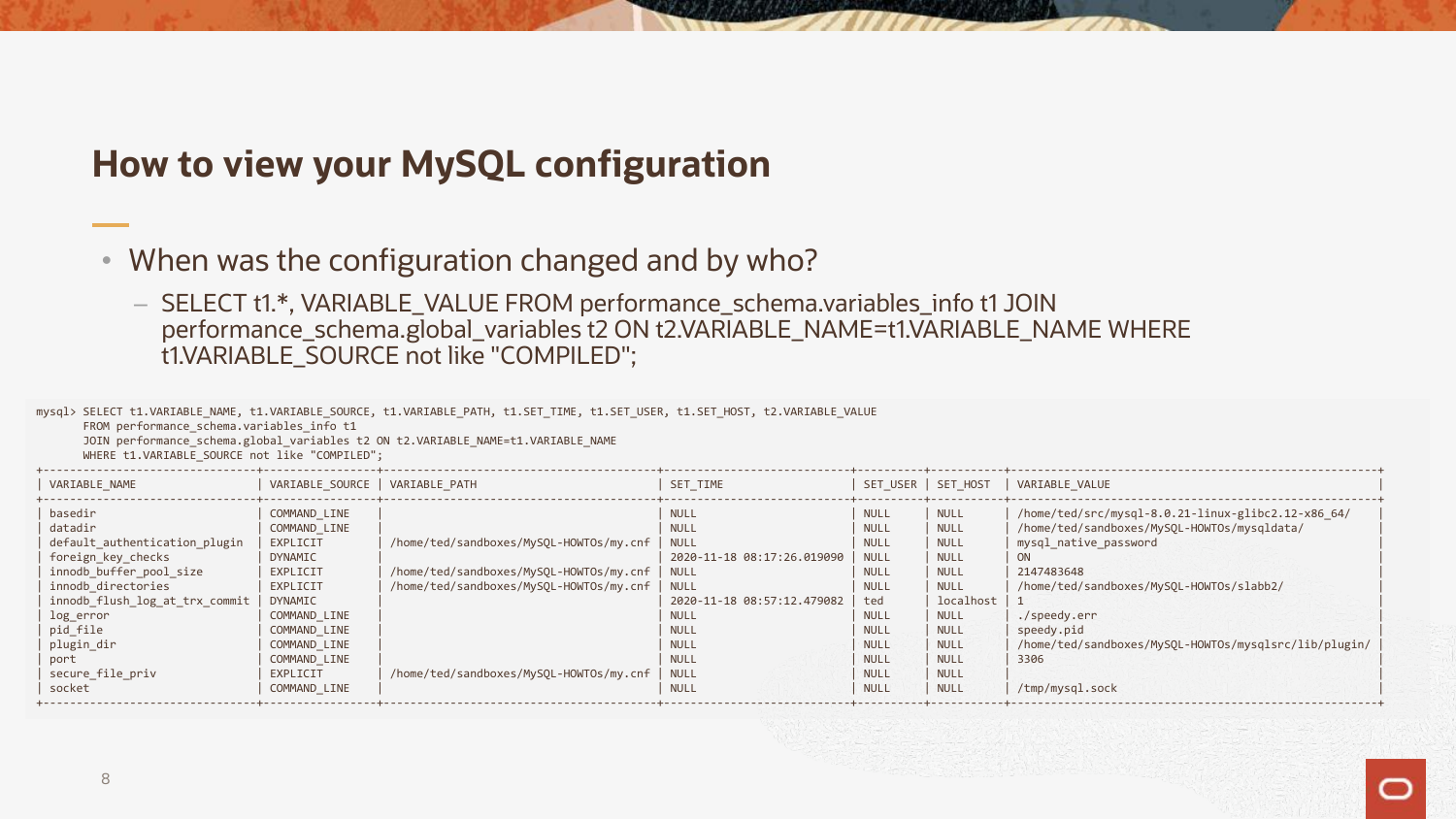#### **InnoDB buffer pool**

- innodb\_buffer\_pool\_size
	- Amount of memory for storing db pages in memory.
	- Default value is to log, for production 50-75% of available memory on dedicated database server.
	- Since MySQL 5.7, innodb\_buffer\_pool\_size can be changed dynamically.

How to check InnoDB Buffer Pool usage (in %):

SELECT CONCAT(FORMAT(DataPages\*100.0/TotalPages,2), ' %') BufferPoolDataPercentage FROM (SELECT variable\_value DataPages FROM information\_schema.global\_status WHERE variable\_name = 'Innodb\_buffer\_pool\_pages\_data') A, (SELECT variable\_value TotalPages FROM information\_schema.global\_status WHERE variable\_name = 'Innodb\_buffer\_pool\_pages\_total') B;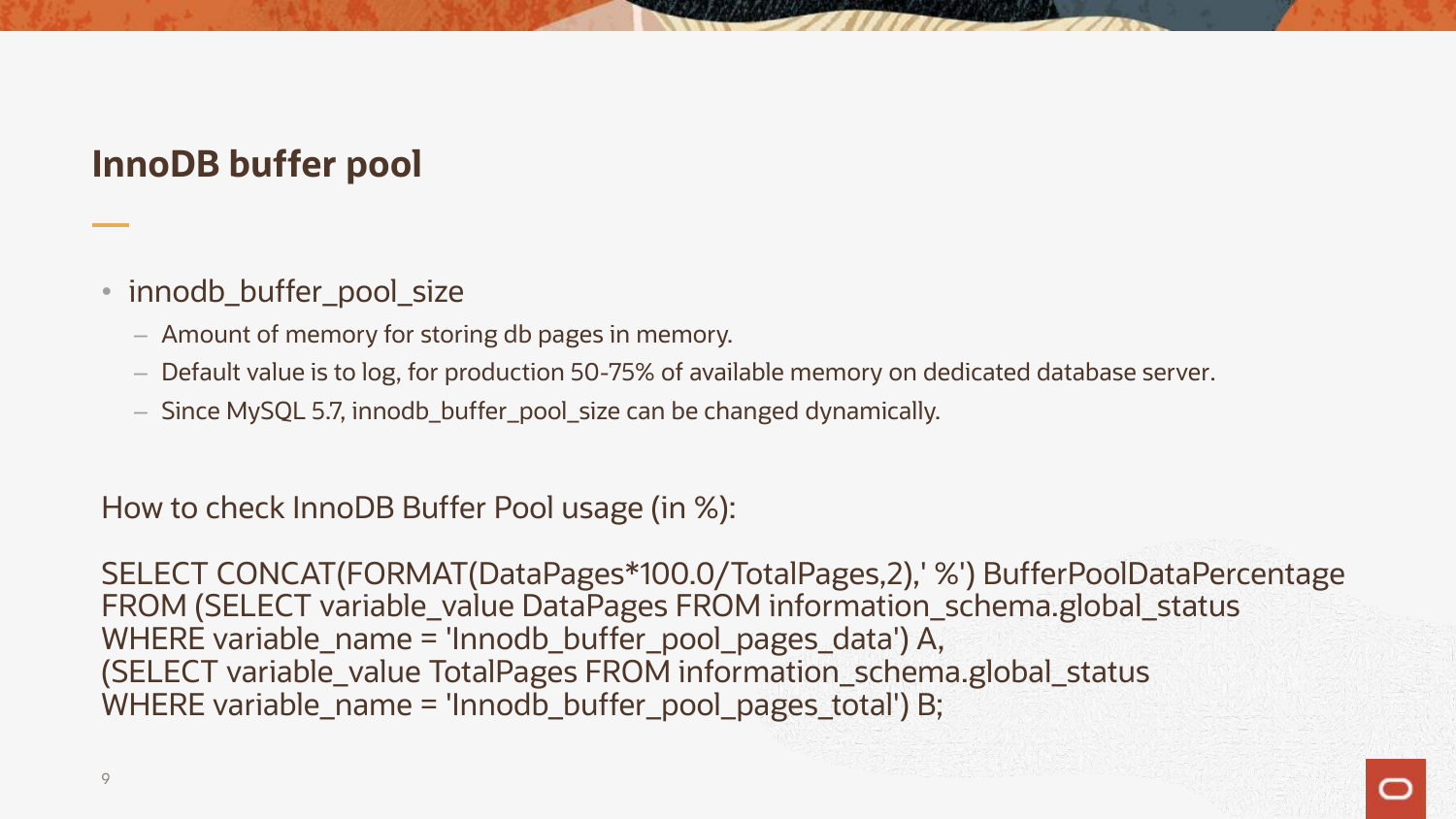#### **Binary logs**

- Contains events that describe changes
- Provides data changes to be sent to Replicas
- Used for data recovery operations

How to control binary logs:

- log\_bin, max\_binlog\_size, binlog\_expire\_logs\_seconds, etc.
- Delete: PURGE BINARY LOGS TO|BEFORE
- Consider using GTID for replication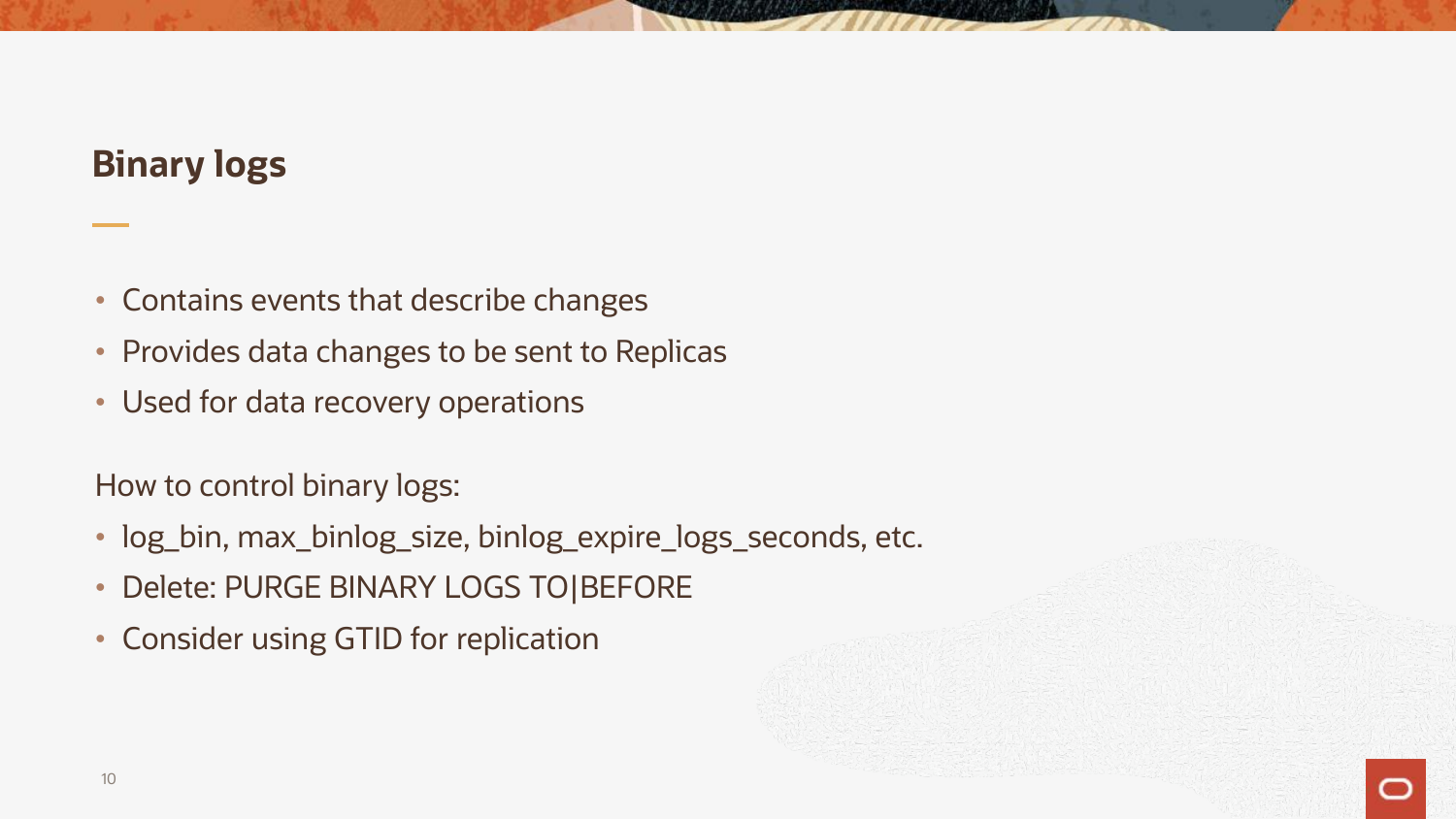#### **InnoDB redo logs**

- innodb\_log\_file\_size
	- Size of redo logs. Will impact write speed vs time to recover.
	- Default value is too low, for production min 512MB is suggested.
	- Total redo log capacity decided byinnodb\_log\_files\_in\_group (default value 2).

Related Parameters:

- innodb\_log\_file\_size
- innodb\_log\_files\_in\_group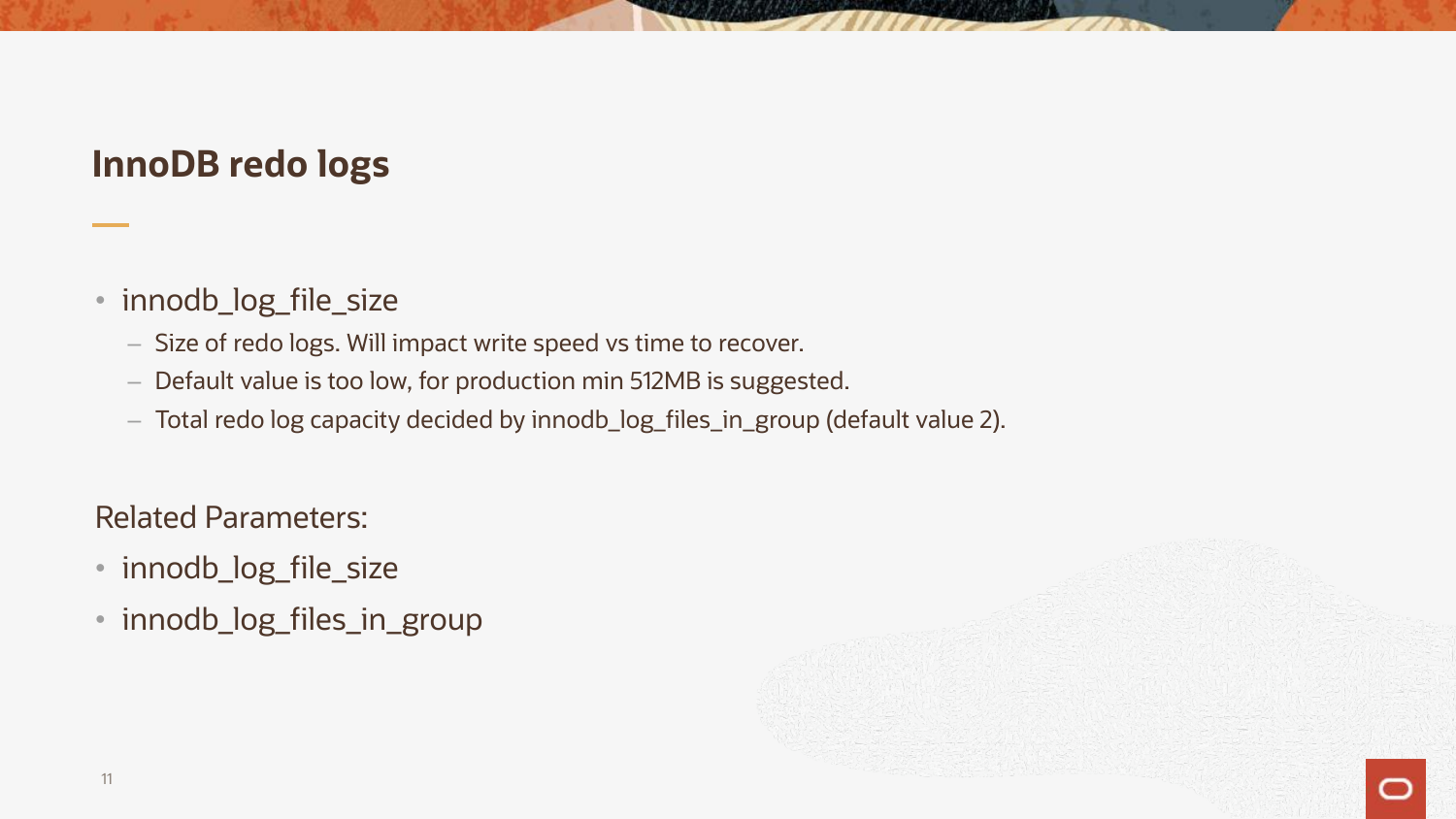#### **Trading performance over consistency (ACID)**

- When should InnoDB flush/sync committed truncations.
- innodb\_flush\_log\_at\_trx\_commit:
	- 0 Transaction are written to redo logs once per second.
	- 1 (Default value) Fully ACID compliance. Redo-logs are written and flushed to disk at transaction commit.
	- 2 Transactions are written to redo logs at commit, redo logs are flushed ~ once per second.
- I always recommend using default (1 for consistency) setting unless:
	- You are bulk loading data, set session variable to 2 during load or if you are on latest mysql 8.0 versions you can also disable redo-logging completely.
	- You are experiencing a unforeseen peak in workload (hitting your disk-system) and need to survive until you can solve problem.
	- It's okay to loose some data....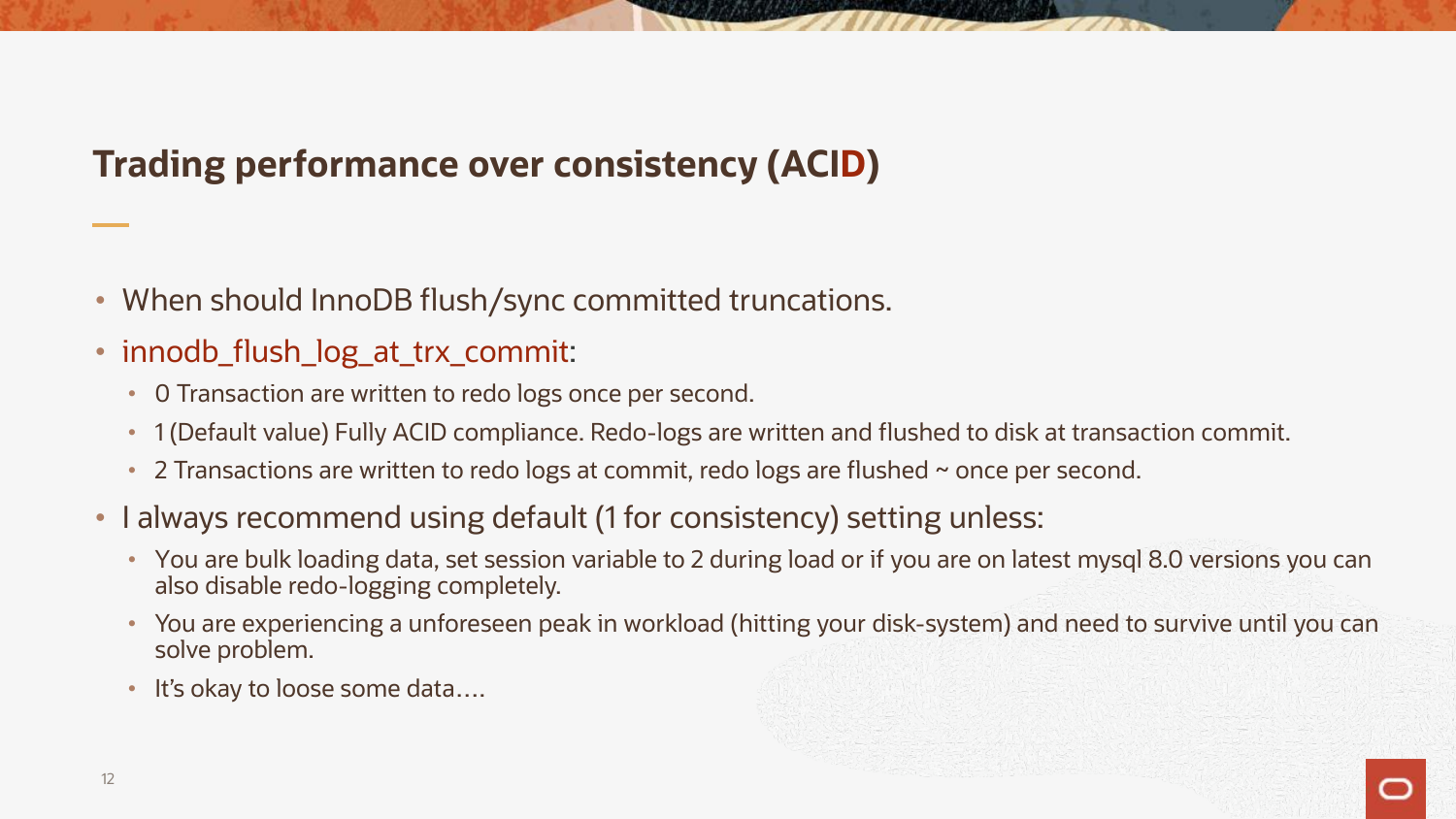#### **table\_open\_cache and max\_connections**

Both parameters affect the maximum number of files the server keeps opened:

- table\_open\_cache: default 2000
- max connections: default 151
- if you increase both TOO MUCH, you may run out of memory

N. of opened tables = N. of connections  $x \, N$  (max number of tables per join)

Control table\_open\_cache:

- SHOW GLOBAL STATUS LIKE 'Opened\_tables';
- if too close to table\_open\_cache\_maybe increase
- Additionally check open\_files\_limit in MySQL and ulimits in the OS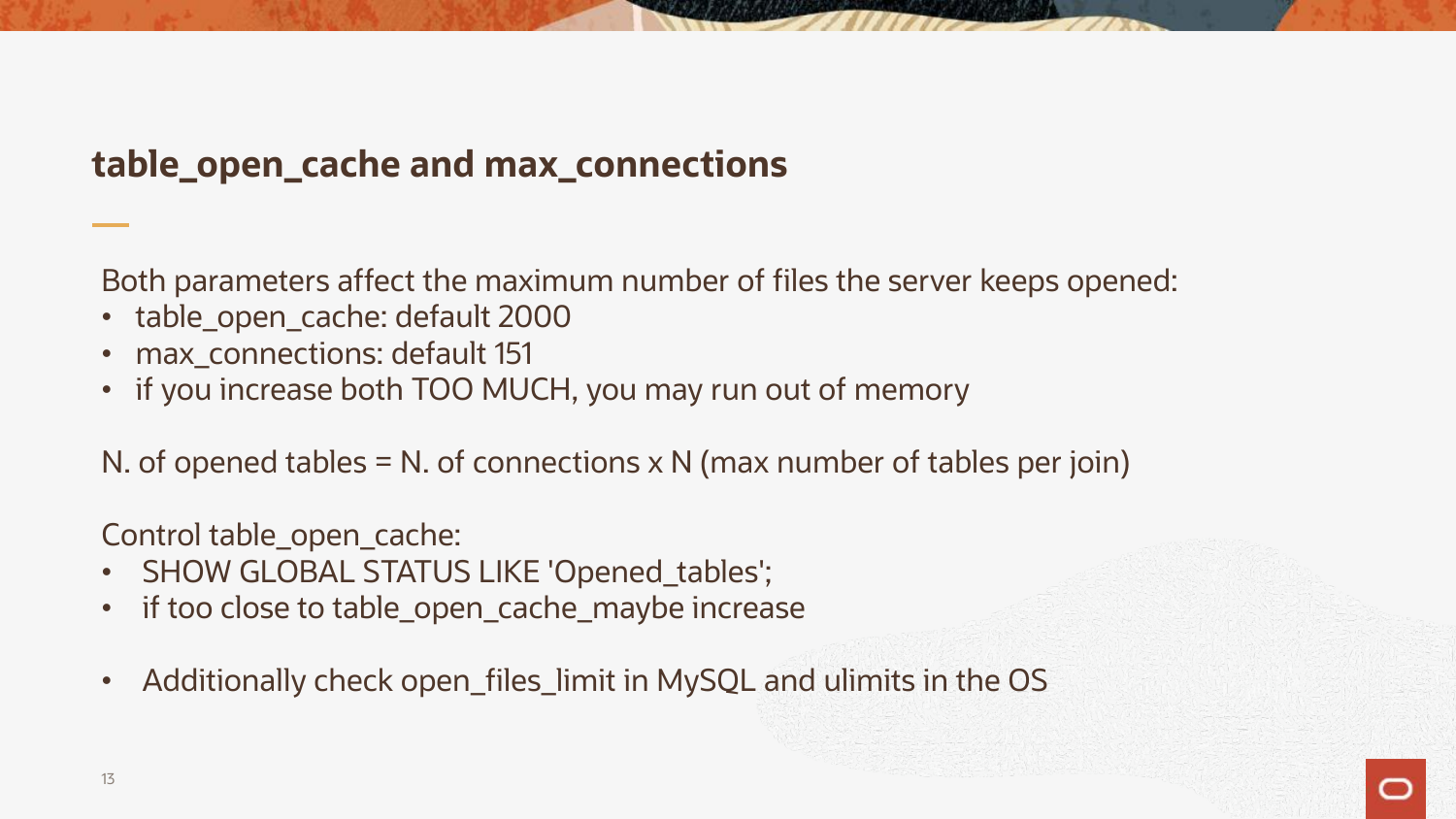#### **Other buffers that are per client connections**

- Some buffers are per connection (max\_connections ):
	- read\_buffer\_size
	- read\_rnd\_buffer\_size
	- join\_buffer\_size
	- sort\_buffer\_size
	- binlog\_cache\_size (if binary logging is enabled)
	- net\_buffer\_length
- Make sure you reserve some memory for these buffers if you have many connections.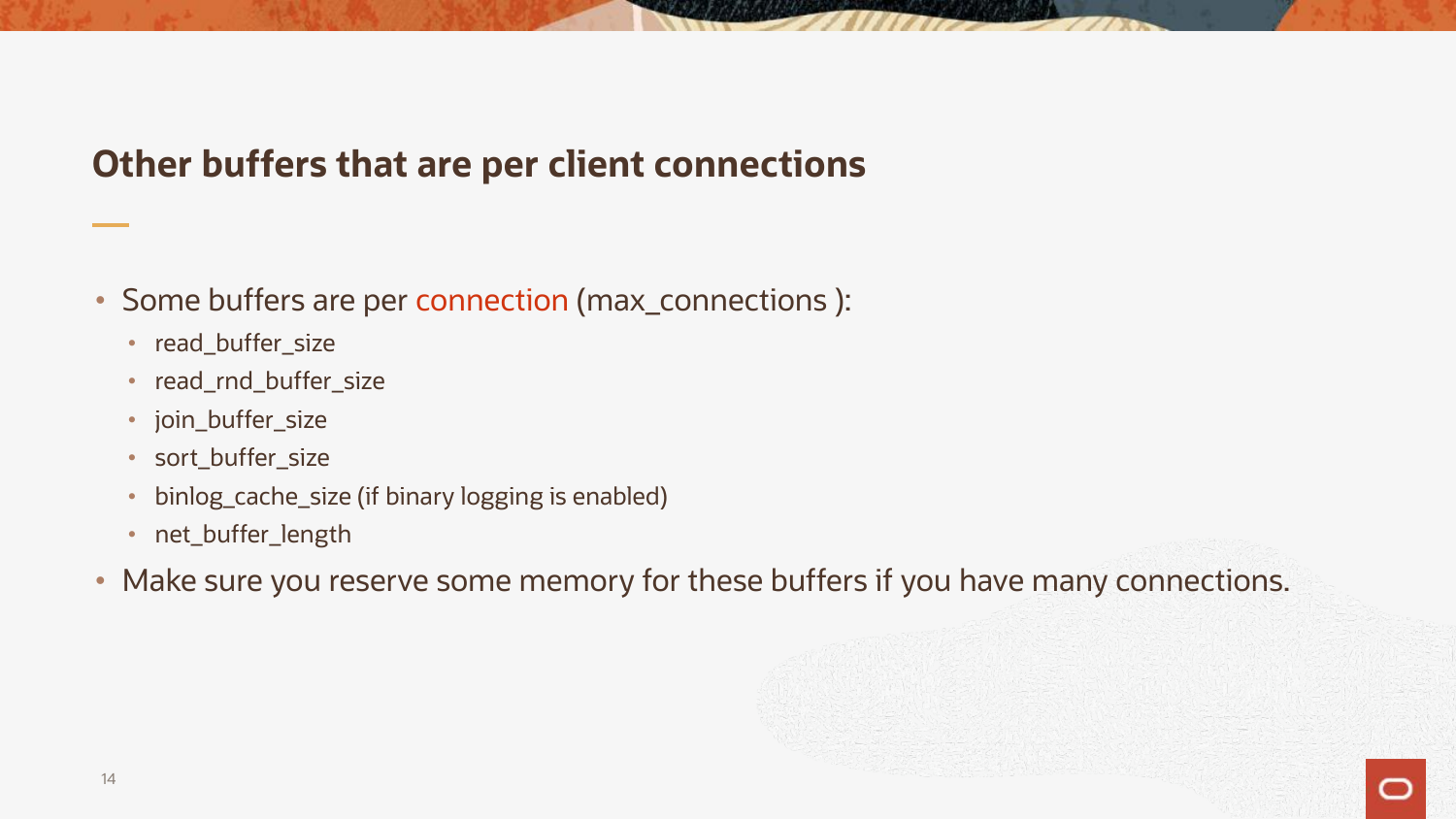#### **Enabling Automatic Configuration for a Dedicated MySQL Server**

- Setting innodb\_dedicated\_server, InnoDB automatically configures the following variables:
	- innodb\_buffer\_pool\_size
	- innodb\_log\_file\_size
	- innodb\_log\_files\_in\_group
	- innodb\_flush\_method
- Enabling innodb\_dedicated\_server is not recommended if the MySQL instance shares system resources with other applications.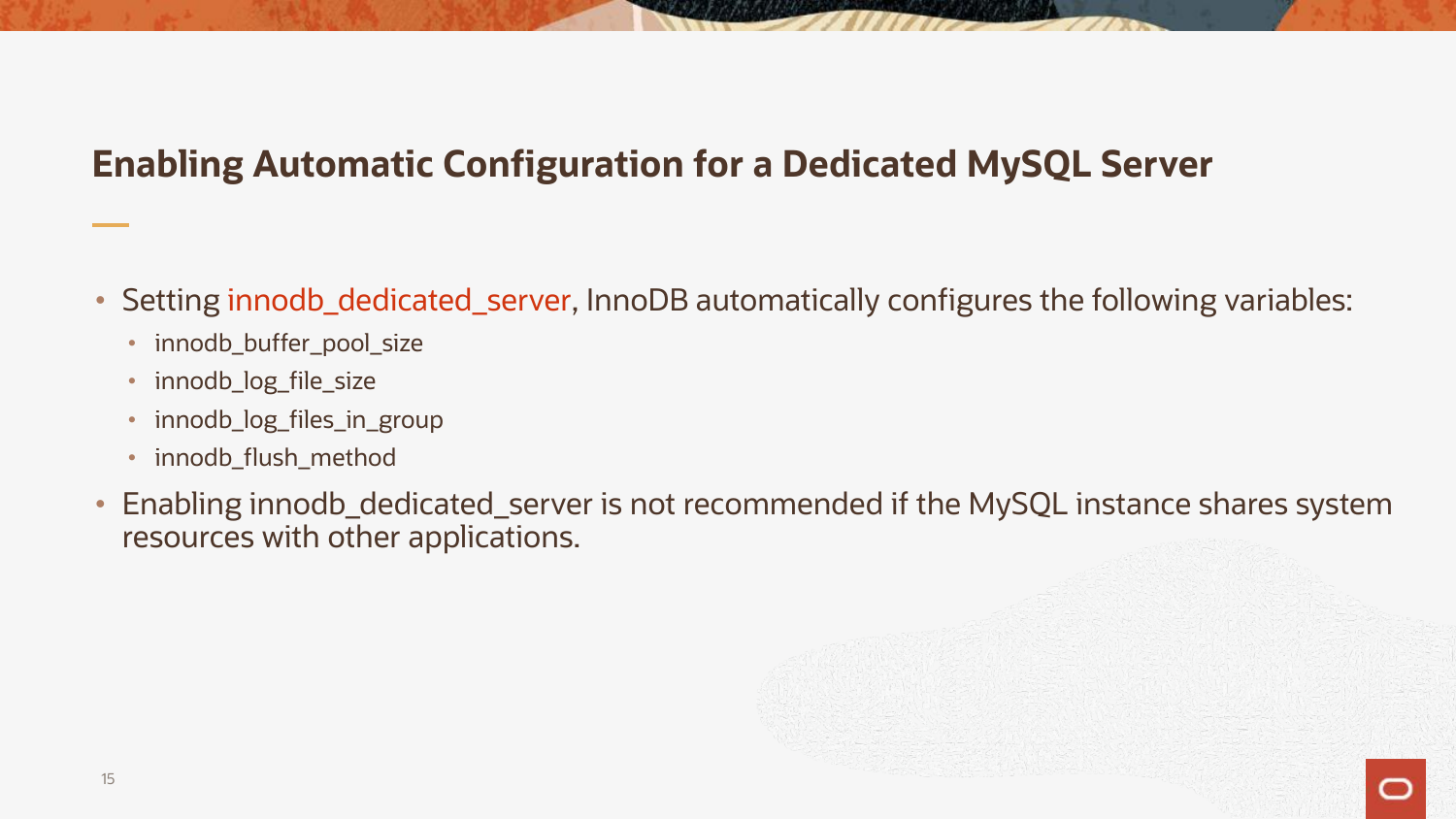### What's next?



16 Copyright © 2020, Oracle and/or its affiliates. All rights reserved.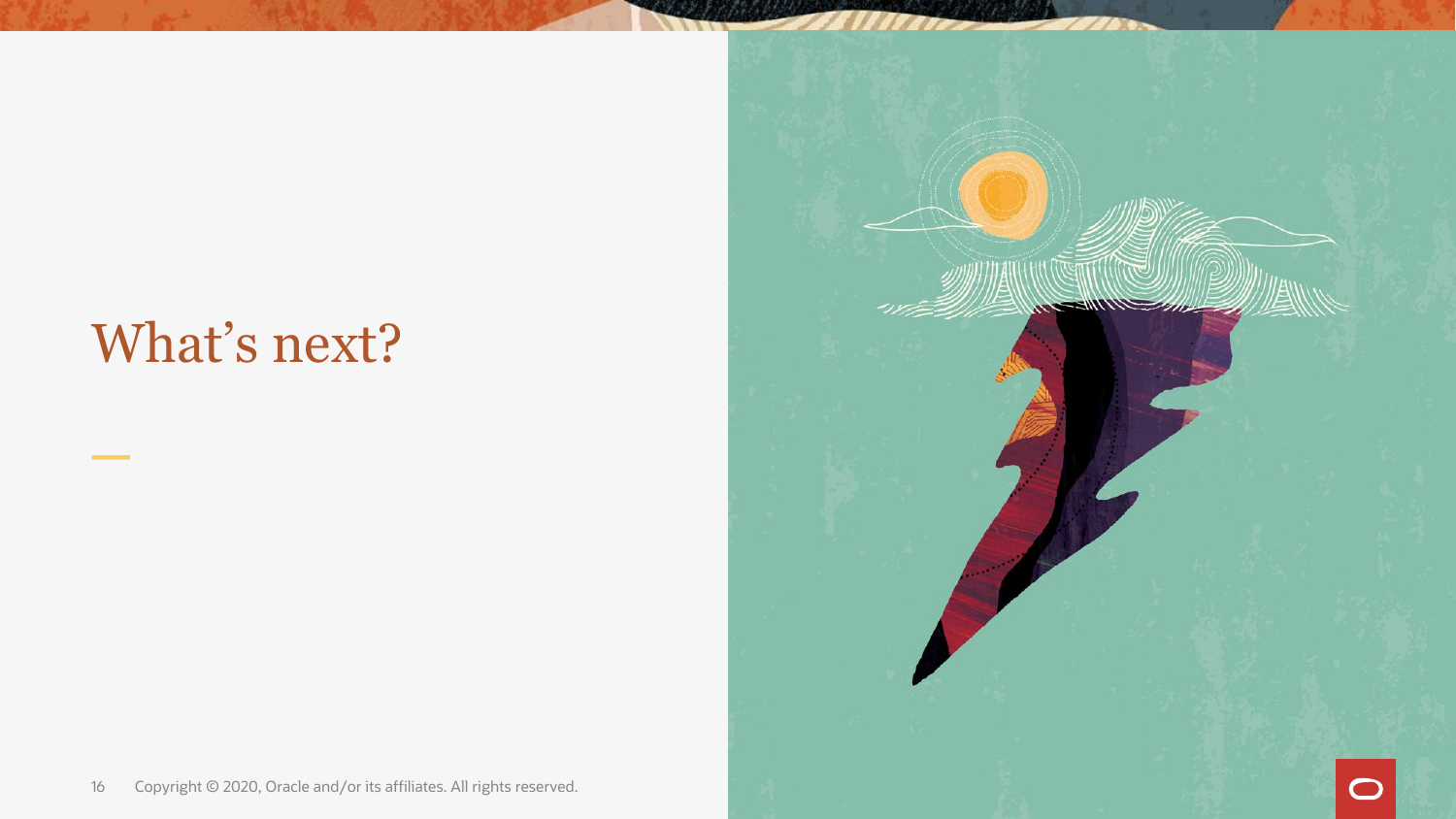#### Performance Tuning Dos

#### Performance Tuning Don'ts

- **Think!!!**
- Consider the whole stack
- Test
- Work methodically:
	- 1. Define what you are trying to solve.
	- 2. Argue why the proposed change will work.
	-
	- 3. Create action plan.<br>4. Verify the change worked.



- Micro manage
- Premature optimization
- Big bang
- Take "best practices" as gospel truth